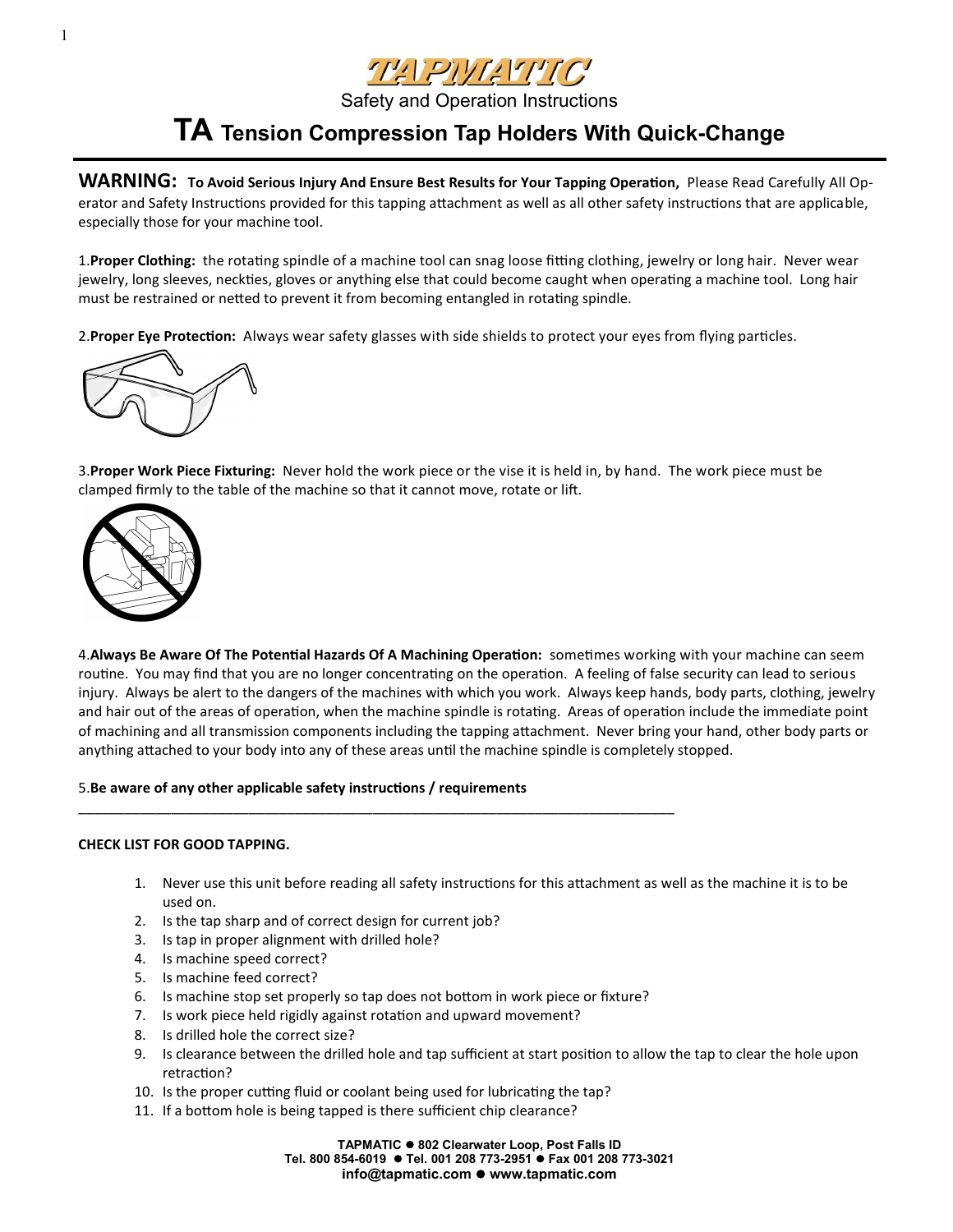

# **TA Tension Compression Tap Holders With Quick-Change**



**THROUGH HOLE TAPPING:** Easily performed by setting the machine feed correctly for the thread pitch or slightly slower. Then stop, reverse, and retract when desired depth is reached.

### **BOTTOM HOLE TAPPING:**

**CAUTION!** It should be noted that the TA Tap Drivers have **No Neutral** (release position. The machine spindle rotation **must be Stopped/Reversed** to stop tap from advancing further into the hole.)

**CONTROLLED DEPTH TAPPING:** Set machine feed correctly for thread pitch or slightly slower. Then reverse and retract when desired depth is reached. The TA series tools feature a collapsible hard-start. The hard-start ensures that the tap will begin cutting consistently from the same axial position at each hole location resulting in accurate tapping depth control. If sufficient force is applied in compression against the hard start, it will collapse, putting the tap holder into a standard compression mode.

### **PROGRAMMING:**

- 1. Utilize tapping cycle of machine.
- 2. Set machine feed at tap pitch or slightly slower, for example 95% of tap pitch feed rate.
- 3. Clearance plane (minimum standard amount recommended by machine builder for tension-compression tapping.
- 4. For through holes or blind holes with sufficient chip clearance, machine feed to desired depth, reverse and retract.

**TAP LUBRICATION:** To ensure maximum tap life, the proper lubricant should be used.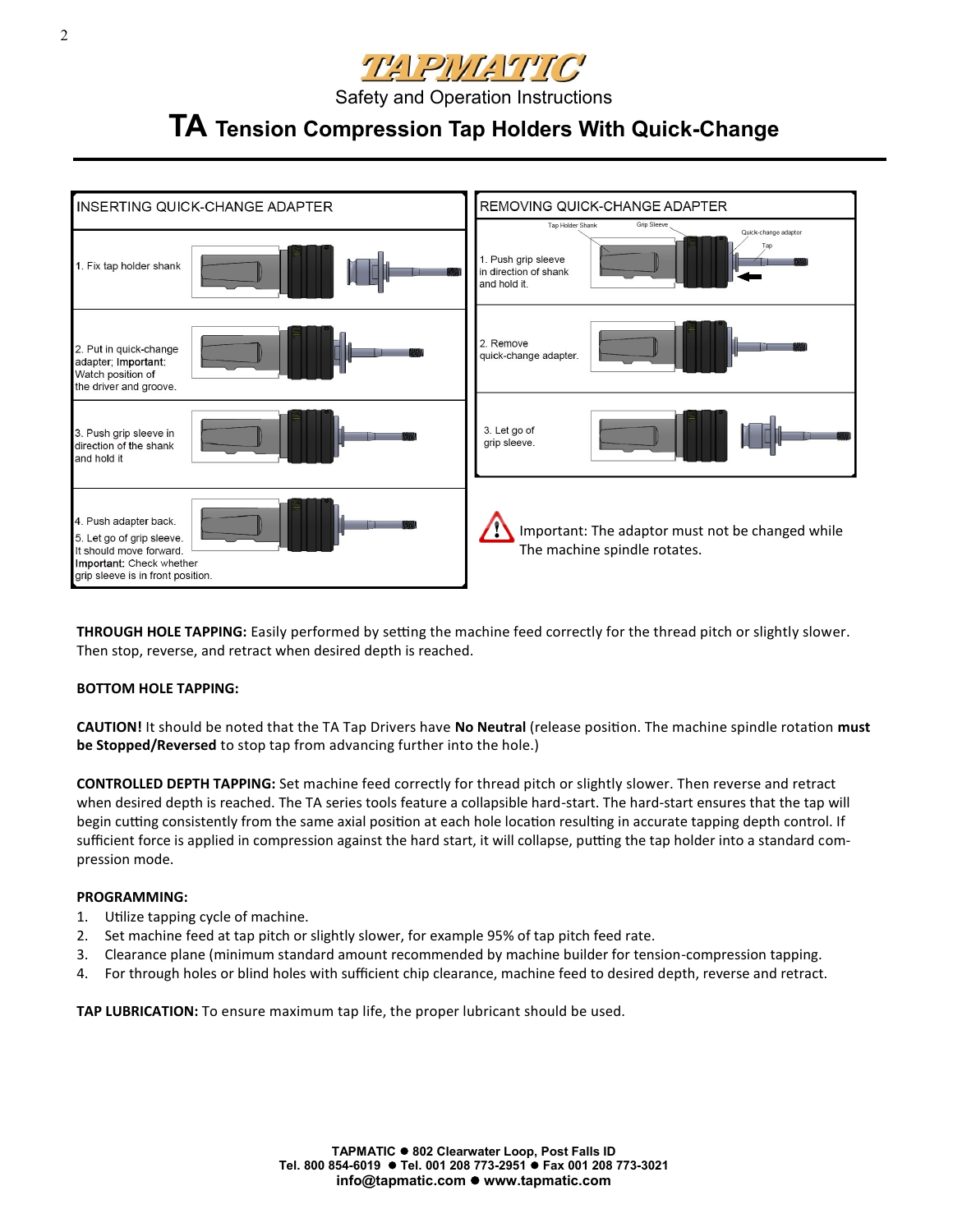

# **TA Tension Compression Tap Holders With Quick-Change**



When ordering, please advise Position No. Type, Size, and Shank

**TAPMATIC 802 Clearwater Loop, Post Falls ID Tel. 800 854-6019 Tel. 001 208 773-2951 Fax 001 208 773-3021 info@tapmatic.com www.tapmatic.com**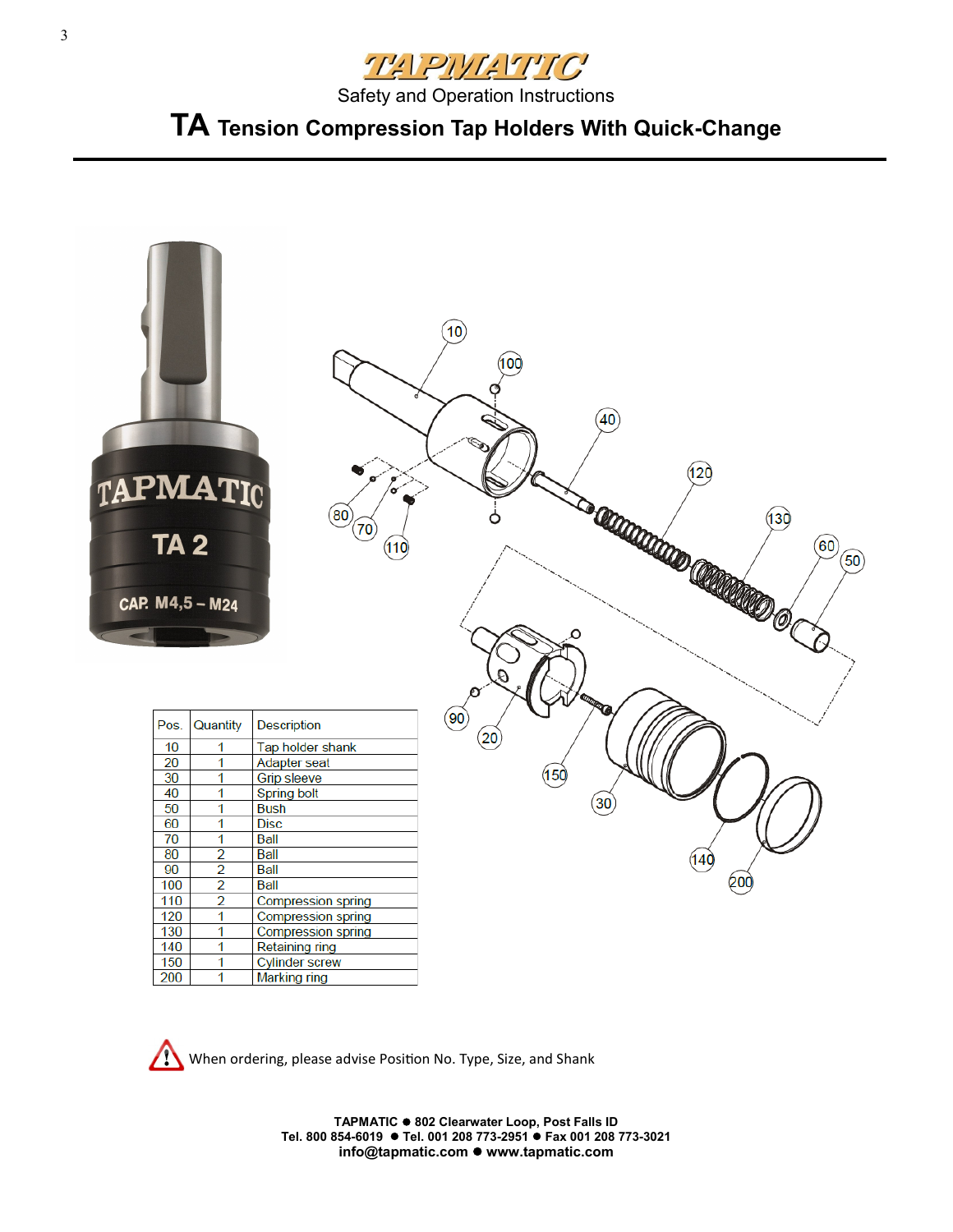

## **TA Tension Compression Tap Holders With Quick-Change**

![](_page_3_Figure_2.jpeg)

Due to the type of tap holder (size, shank) the position numbers may vary.

The position number of the spare parts depends on the size of the quickchange tap holder and tap holder shank.

For inquiries or orders, please indicate the following data: -Article number of the quick-change tap holder and the required position from the spare parts list together with the appropriate quantity.

#### OR

-Exact description of the quick-change tap holder consisting of type, size, and the tap holder shank. Please also indicate, the required position number from the spare parts list and appropriate quantity.

Ordering Examples:

Tap Holder Part Number: TA2-025 Required Spare Parts: Compression Spring Pos. 340 Quantity: 1 Piece

### OR

| Tap Holder:                  | TА                          |
|------------------------------|-----------------------------|
| Size:                        | 2                           |
| Shank:                       | 25 <sub>mm</sub>            |
| <b>Required Spare Parts:</b> | Compression Spring Pos. 340 |
| Quantity:                    | 1 Piece                     |